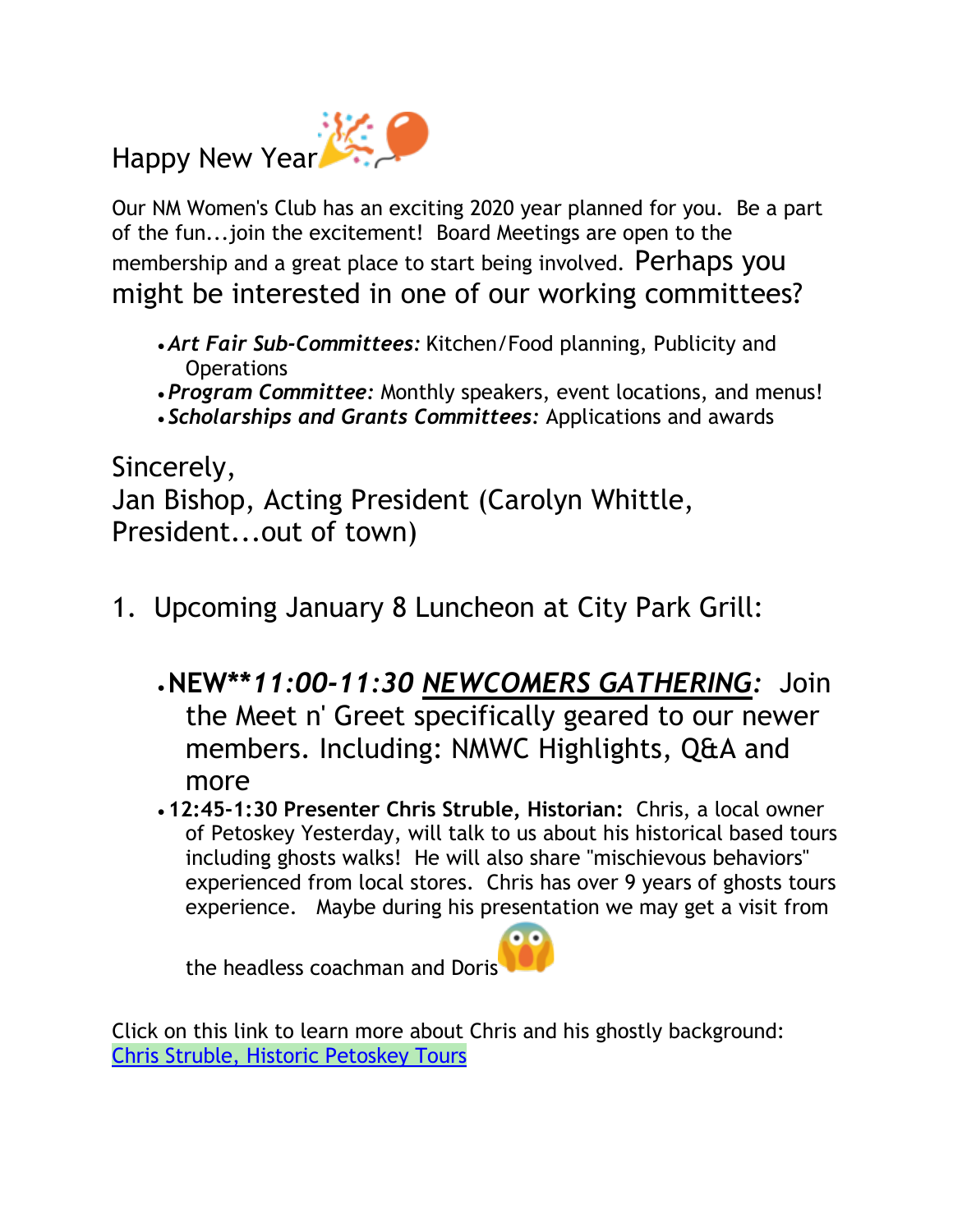## **'a little reminder'**

## 2. Art Fair Kick-Off: WOW!!! At our *December Kick-Off* we filled 138

of the 188 needed volunteers. This is an all-time high "sign up"record for the dedicated ladies of the North!

The 2020 Art Fair will be July 8 at Nubs Nob. We need everyone to participate in this venue. Please, consider volunteering or invite a friend to help out. Choose one or more jobs, of the remaining 50 volunteer slots available. Please click on this SignUp Genius link to review and sign up:

## Link to Volunteer for the 2020 Art Fair

- Fliers/Distribution
- Yard Signs
- Parking Attendants
- Kitchen
- Cashier/Bake Sale
- Floater
- Clean Up

Nothing sounds good to you? You can meet your commitment as a member, fulfilling the club's mission statement by way of a financial donation. Our mission states "All members need to uphold the mission of the organization, which is to work towards serving the needs of the community."

**Consider signing up for - Financial Participation!! The Women's Club is a 501c3 organization. All money designated for the Art Fair goes directly to serving the needs of the community! Contact Robin Couzens: rcouzens@mac.com or call/text: 313-580- 7181.**

3. Did you get your confirmation for your lunch reservation?